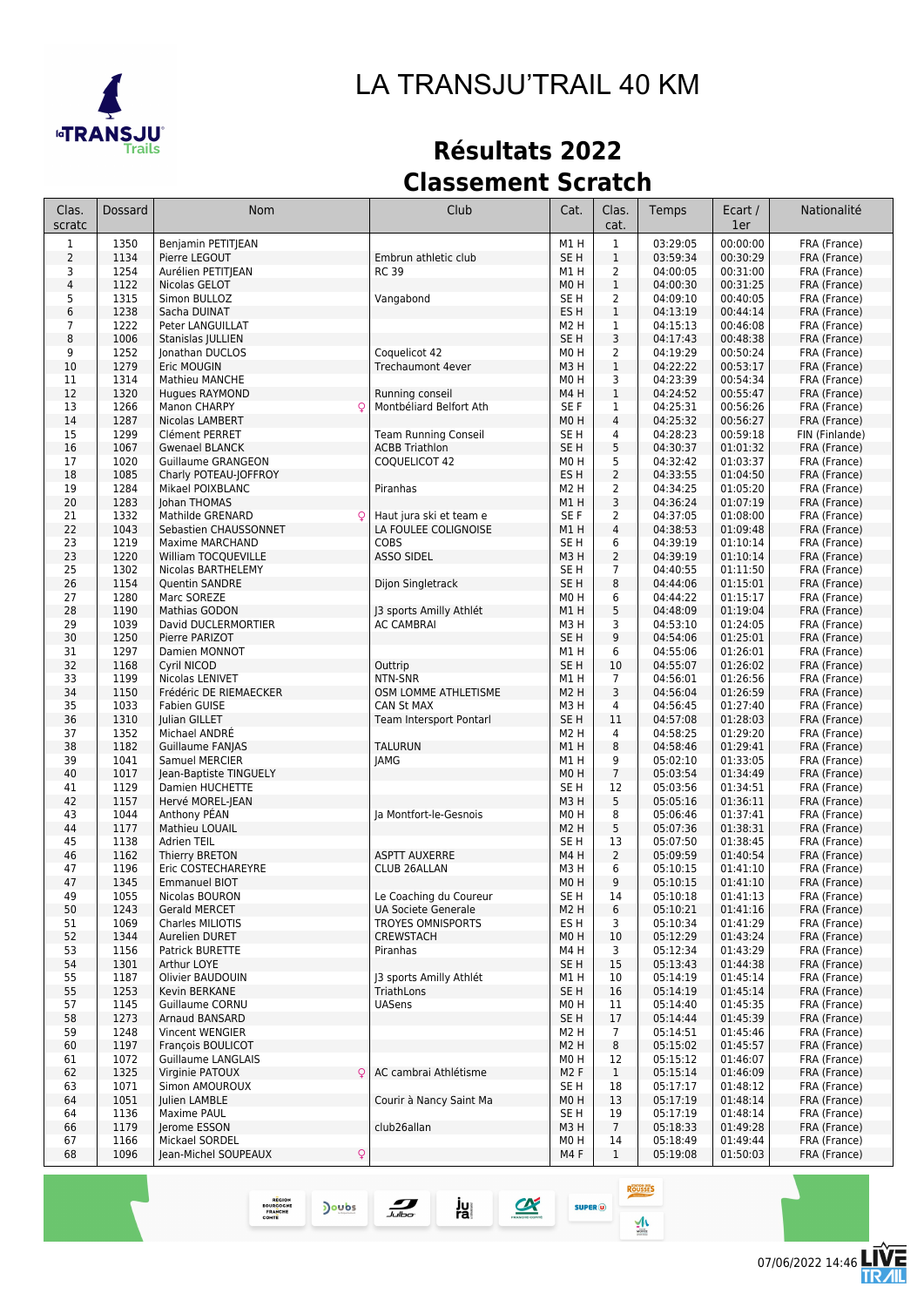#### *LA TRANSJU'TRAIL 40 KM - Scratch Page 2*

**ETRANSJU** 

| Clas.<br>scratc | Dossard      | Nom                                             | Club                                               | Cat.                                | Clas.<br>cat.      | Temps                | Ecart /<br>1er       | Nationalité                  |
|-----------------|--------------|-------------------------------------------------|----------------------------------------------------|-------------------------------------|--------------------|----------------------|----------------------|------------------------------|
| 69              | 1311         | Janusz KUNAU                                    |                                                    | SE <sub>H</sub>                     | 20                 | 05:19:10             | 01:50:05             | FRA (France)                 |
| 70              | 1103         | Joël GAMBEY                                     | Cop'Ain de trail                                   | MOH                                 | 15                 | 05:19:29             | 01:50:24             | FRA (France)                 |
| 71              | 1046         | Sébastien ARDIOT                                | VIE AU GRAND AIR DE ST                             | M <sub>2</sub> H                    | 9                  | 05:19:30             | 01:50:25             | FRA (France)                 |
| 72              | 1218         | Jonathan PARENT                                 |                                                    | MOH                                 | 16                 | 05:19:44             | 01:50:39             | FRA (France)                 |
| 73              | 1137         | <b>Gautier BOUTEILLER</b>                       | <b>PIRANHAS</b>                                    | MO <sub>H</sub>                     | 17                 | 05:19:48             | 01:50:43             | FRA (France)                 |
| 74              | 1288         | Julien RANDU                                    |                                                    | SE <sub>H</sub>                     | 21                 | 05:19:55             | 01:50:50             | FRA (France)                 |
| 75              | 1028         | Enrico BRUNELLO                                 |                                                    | MO <sub>H</sub>                     | 18                 | 05:21:09             | 01:52:04             | FRA (France)                 |
| 75<br>77        | 1351<br>1242 | Julien RIPOLL<br>Élodie MILETTO                 | La foulée Colignoise TE<br>Cajg Team Trail Aix les | SE <sub>H</sub><br>M <sub>0</sub> F | 22<br>1            | 05:21:09<br>05:21:47 | 01:52:04<br>01:52:42 | FRA (France)<br>FRA (France) |
| 78              | 1236         | Florian ROUSSEAUD                               | <b>ACNS Villeneuve la Guya</b>                     | SE <sub>H</sub>                     | 23                 | 05:22:13             | 01:53:08             | FRA (France)                 |
| 79              | 1207         | Lionel BLAIN                                    | Club26Allan                                        | M3H                                 | 8                  | 05:22:38             | 01:53:33             | FRA (France)                 |
| 80              | 1121         | Arthur PROT                                     |                                                    | M1H                                 | 11                 | 05:23:18             | 01:54:13             | FRA (France)                 |
| 81              | 1010         | François PHILIPPE                               |                                                    | M0H                                 | 19                 | 05:23:50             | 01:54:45             | FRA (France)                 |
| 82              | 1087         | Nicolas BERTRAND                                | es montgeron                                       | M3H                                 | 9                  | 05:24:04             | 01:54:59             | FRA (France)                 |
| 83              | 1178         | Severine ESSON<br>Q                             | club26allan                                        | M <sub>2</sub> F                    | 2                  | 05:24:56             | 01:55:51             | FRA (France)                 |
| 84              | 1323         | Kevin FRANTZ                                    | Bois d'amont                                       | SE <sub>H</sub>                     | 24                 | 05:25:19             | 01:56:14             | FRA (France)                 |
| 85              | 1032         | Cyrille RINGUE                                  | COURIR A NANCY ST MAX                              | M3H                                 | 10                 | 05:26:27             | 01:57:22             | FRA (France)                 |
| 86              | 1037         | Julien CORMERY                                  | <b>TRAIL AIOLI</b>                                 | M0H                                 | 20                 | 05:26:36             | 01:57:31             | FRA (France)                 |
| 87              | 1292         | Christophe VAN BEVEREN                          | ANSA                                               | SE <sub>H</sub>                     | 25                 | 05:27:11             | 01:58:06             | FRA (France)                 |
| 88<br>89        | 1258<br>1176 | Jackie BERTELOOT<br>Cedric DELABIE              | LONGUENESSE NATURE AVEN<br><b>PIRANHAS</b>         | M5H<br>M2 H                         | $\mathbf{1}$<br>10 | 05:27:32<br>05:28:26 | 01:58:27<br>01:59:21 | FRA (France)<br>FRA (France) |
| 90              | 1169         | Alexis REDEMPT                                  | <b>ASC BALAN</b>                                   | SE <sub>H</sub>                     | 26                 | 05:28:41             | 01:59:36             | FRA (France)                 |
| 91              | 1264         | <b>Vincent LE PRIOL</b>                         | Jura Vertical                                      | M1H                                 | 12                 | 05:28:50             | 01:59:45             | FRA (France)                 |
| 92              | 1098         | Carole CLÉMENT                                  |                                                    | M3F                                 | $\mathbf{1}$       | 05:29:01             | 01:59:56             | <b>FRA (France)</b>          |
| 93              | 1094         | <b>Cyril NACHIN</b>                             |                                                    | M1H                                 | 13                 | 05:30:36             | 02:01:31             | FRA (France)                 |
| 94              | 1343         | <b>Fabienne ROBERT</b>                          |                                                    | M <sub>2</sub> F                    | 3                  | 05:30:57             | 02:01:52             | FRA (France)                 |
| 95              | 1099         | <b>Etienne L'HERMITTE</b>                       | Les Pingouins du désert                            | SE <sub>H</sub>                     | 27                 | 05:31:08             | 02:02:03             | FRA (France)                 |
| 96              | 1348         | Alberto FORTE                                   |                                                    | MOH                                 | 21                 | 05:32:28             | 02:03:23             | ITA (Italie)                 |
| 97              | 1030         | <b>Edouard DRUMAIN</b>                          | Triathlon Club des Wepp                            | SE <sub>H</sub>                     | 28                 | 05:32:29             | 02:03:24             | FRA (France)                 |
| 98              | 1195         | Q<br>Karine THIERS                              | <b>CLUB 26ALLAN</b>                                | M3F                                 | $\overline{2}$     | 05:33:11             | 02:04:06             | FRA (France)                 |
| 98              | 1206         | Nicolas VIDAL                                   | Club 26 Allan                                      | M3H                                 | 11                 | 05:33:11             | 02:04:06             | FRA (France)                 |
| 98              | 1277         | <b>Valentin TATNGA</b>                          | Club26allan                                        | M3H                                 | 11                 | 05:33:11             | 02:04:06             | <b>BEL</b> (Belgique)        |
| 101             | 1225         | Olivier BEHAGUE                                 | OSMLomme                                           | M2 H                                | 11                 | 05:34:37             | 02:05:32             | FRA (France)                 |
| 102<br>103      | 1353<br>1347 | <b>Mathieu MICHEL</b>                           |                                                    | M2 H<br>SE F                        | 12<br>3            | 05:34:44<br>05:35:16 | 02:05:39<br>02:06:11 | FRA (France)                 |
| 104             | 1346         | Mathilde JEUNET<br>Q<br>François JEUNET         |                                                    | M3H                                 | 13                 | 05:35:17             | 02:06:12             | FRA (France)<br>FRA (France) |
| 105             | 1294         | Romaric VANDERWEYEN                             |                                                    | SE <sub>H</sub>                     | 29                 | 05:36:16             | 02:07:11             | FRA (France)                 |
| 106             | 1059         | <b>Bruno BOIS</b>                               | I.A.M.G                                            | M2 H                                | 13                 | 05:36:40             | 02:07:35             | FRA (France)                 |
| 107             | 1036         | Q<br><b>Adeline MUNOS</b>                       |                                                    | M1F                                 | 1                  | 05:37:18             | 02:08:13             | FRA (France)                 |
| 108             | 1149         | Julien BELLANGER                                |                                                    | M0H                                 | 22                 | 05:37:50             | 02:08:45             | FRA (France)                 |
| 109             | 1031         | <b>Guillaume MULLER</b>                         | ASMSE                                              | M1 H                                | 14                 | 05:38:03             | 02:08:58             | FRA (France)                 |
| 110             | 1050         | Q<br>Chloe PERRIN                               |                                                    | ES <sub>F</sub>                     | $\mathbf{1}$       | 05:38:56             | 02:09:51             | FRA (France)                 |
| 111             | 1337         | Lahoucine KAKAS                                 | <b>ASLPG</b>                                       | M0H                                 | 23                 | 05:39:24             | 02:10:19             | FRA (France)                 |
| 112             | 1329         | Élodie HUMBERT<br>Q                             |                                                    | M <sub>0</sub> F                    | $\overline{2}$     | 05:40:32             | 02:11:27             | FRA (France)                 |
| 113<br>114      | 1330<br>1237 | Gaëtan CRETIN<br>Jérôme CLAUSS                  | Courir à Bersée                                    | SE <sub>H</sub><br>M1H              | 30<br>15           | 05:41:43<br>05:42:07 | 02:12:38<br>02:13:02 | FRA (France)<br>FRA (France) |
| 115             | 1333         | Q<br>Marjorie JACQUIN                           |                                                    | SE F                                | 4                  | 05:42:09             | 02:13:04             | FRA (France)                 |
| 116             | 1282         | Jethro OUTI                                     |                                                    | SE <sub>H</sub>                     | 31                 | 05:42:41             | 02:13:36             | FRA (France)                 |
| 117             | 1095         | Justine GUILLEMOT<br>Ō                          | Les Piranhas                                       | MO F                                | 3                  | 05:42:42             | 02:13:37             | FRA (France)                 |
| 118             | 1334         | Maxime SAILLARD                                 | <b>CAF Dole</b>                                    | M0H                                 | 24                 | 05:42:43             | 02:13:38             | FRA (France)                 |
| 119             | 1110         | Christian RAMBAUD                               | JA Montfort-le-Gesnois                             | МЗ Н                                | 14                 | 05:42:44             | 02:13:39             | FRA (France)                 |
| 120             | 1205         | Axel VIDAL                                      | Club 26 Allan                                      | ES H                                | 4                  | 05:42:59             | 02:13:54             | FRA (France)                 |
| 121             | 1117         | Virgile GRIDEL                                  |                                                    | SE <sub>H</sub>                     | 32                 | 05:44:16             | 02:15:11             | FRA (France)                 |
| 122             | 1269         | <b>Francois PETER</b>                           | ThermoFisher                                       | M3H                                 | 15                 | 05:44:59             | 02:15:54             | FRA (France)                 |
| 123             | 1239         | François GHESTEM                                | OSM LOMME ATHLETISME                               | M4 H                                | 4                  | 05:45:39             | 02:16:34             | FRA (France)                 |
| 124<br>125      | 1097<br>1070 | <b>Vincent MARTIN</b><br>Sandrine MILIOTIS<br>Q | DL COACHING                                        | M2 H<br>M <sub>2</sub> F            | 14<br>4            | 05:45:52<br>05:46:04 | 02:16:47<br>02:16:59 | FRA (France)<br>FRA (France) |
| 126             | 1221         | Christophe GABET                                | Team Holnon                                        | M2 H                                | 15                 | 05:46:11             | 02:17:06             | FRA (France)                 |
| 127             | 1090         | Gregoire DAUTREY                                | es montgeron                                       | мз н                                | 16                 | 05:48:11             | 02:19:06             | FRA (France)                 |
| 128             | 1324         | Sylvain BIGNOTTI                                |                                                    | SE H                                | 33                 | 05:49:26             | 02:20:21             | FRA (France)                 |
| 129             | 1021         | Q<br>Claudie RIVAS                              |                                                    | SE F                                | 5                  | 05:49:56             | 02:20:51             | FRA (France)                 |
| 130             | 1285         | Sylvain WIART                                   | LNA                                                | M2 H                                | 16                 | 05:51:02             | 02:21:57             | FRA (France)                 |
| 131             | 1005         | Mathilde BERTET<br>Q                            | ASPTT DIJON ATHLETISME                             | M <sub>0</sub> F                    | 4                  | 05:51:07             | 02:22:02             | FRA (France)                 |
| 132             | 1086         | <b>Fabrice DENAIS</b>                           |                                                    | M3H                                 | 17                 | 05:51:54             | 02:22:49             | FRA (France)                 |
| 133             | 1215         | Maxime JULLIEN                                  |                                                    | SE <sub>H</sub>                     | 34                 | 05:52:05             | 02:23:00             | FRA (France)                 |
| 134             | 1216         | Antoine YAHIA-CHERIF                            |                                                    | SE <sub>H</sub>                     | 35                 | 05:52:06             | 02:23:01             | FRA (France)                 |
| 135             | 1349         | Sébastien CRETTON                               |                                                    | M3H                                 | 18                 | 05:52:34             | 02:23:29             | SUI (Suisse)                 |
| 136<br>137      | 1226<br>1307 | Sébastien WAGNER<br><b>Guy GUEGUEN</b>          | CLUB26ALLAN                                        | M2 H<br>M4 H                        | 17<br>5            | 05:53:30<br>05:53:37 | 02:24:25<br>02:24:32 | FRA (France)<br>FRA (France) |
| 138             | 1274         | Vincent MILLOT                                  | <b>VTTOP</b>                                       | M1 H                                | 16                 | 05:53:48             | 02:24:43             | FRA (France)                 |
| 139             | 1047         | Maxime HERVE                                    | JA MONTFORT-GESNOIS                                | SE H                                | 36                 | 05:54:42             | 02:25:37             | FRA (France)                 |
| 140             | 1023         | Stephane COURREGES                              |                                                    | M2 H                                | 18                 | 05:55:07             | 02:26:02             | FRA (France)                 |

<u>/Е</u>

Doubs

141 1321 Maxime HERRMANN DESA Pontarlier MOH 251 MOH<br>142 1148 Patrick BRUNO ASC BALAN ASC BALAN M4 H

REGION<br>BOURGOGNE<br>FRANCHE<br>COMTE

 $\frac{1}{\sqrt{2}}$ 

ju<br>ra

 $\alpha$ **SUPER**<sup>(i)</sup>

140 1023 Stephane COURREGES <br>
141 1321 Maxime HERRMANN DSA Pontarlier MOH 25 05:55:07 02:26:02 FRA (France)<br>
142 1148 Patrick BRUNO ASC BALAN M4H 6 05:55:55 02:26:50 FRA (France) 1148 Patrick BRUNO ASC BALAN M4 H 6 05:55:55 02:26:50 FRA (France) 143 1241 Clément GIMENO CONDENSING CONSUMER CONSUMER CONSUMER SEE H 37 05:57:55 02:28:50 FRA (France)

**ROUSSES** 

 $\frac{1}{\sinh}$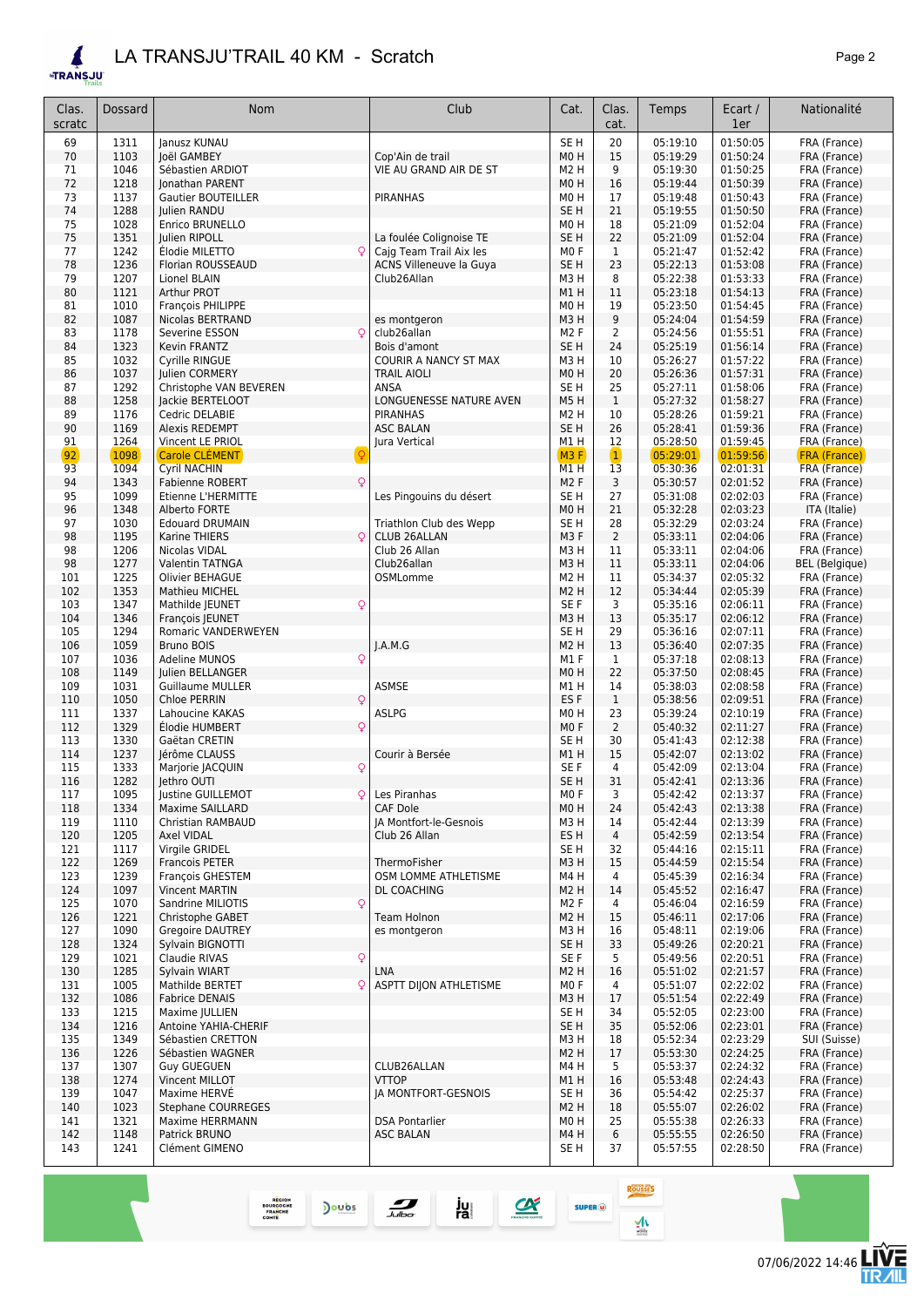## *LA TRANSJU'TRAIL 40 KM - Scratch Page 3*

REGION<br>BOURGOGNE<br>FRANCHE<br>COMTE

 $\frac{1}{\sqrt{2}}$ 

Doubs

ju<br>ra

 $\blacktriangle$ **ETRANSJU** 

| Clas.<br>scratc | Dossard      | Nom                                         | Club                    | Cat.                                | Clas.<br>cat.     | Temps                | Ecart /<br>1er       | Nationalité                  |
|-----------------|--------------|---------------------------------------------|-------------------------|-------------------------------------|-------------------|----------------------|----------------------|------------------------------|
| 144             | 1295         | Q<br><b>Isaline CASEYS</b>                  |                         | M <sub>0</sub> F                    | 5                 | 05:58:16             | 02:29:11             | SUI (Suisse)                 |
| 144             | 1296         | Olivier QUINTY                              |                         | M0H                                 | 26                | 05:58:16             | 02:29:11             | FRA (France)                 |
| 146             | 1300         | Christopher BIELLE                          | Les Moustachus          | SE H                                | 38                | 05:58:59             | 02:29:54             | FRA (France)                 |
| 147             | 1130         | Sebastien PHILIPPE                          | PAYS DE FONTAINEBLEAU A | M <sub>2</sub> H                    | 19                | 06:00:14             | 02:31:09             | FRA (France)                 |
| 148             | 1171         | Philippe BUISSON                            |                         | M <sub>5</sub> H                    | 2                 | 06:00:18             | 02:31:13             | FRA (France)                 |
| 149             | 1327         | Nicolas CHARVET                             | Asptt                   | M <sub>0</sub> H                    | 27                | 06:00:24             | 02:31:19             | FRA (France)                 |
| 150             | 1034         | Daniele COLLENNE<br>Q                       | Courir à nancy saint ma | M3F                                 | 3                 | 06:02:04             | 02:32:59             | FRA (France)                 |
| 151             | 1092<br>1306 | Q<br>Marie CHAMPION<br>Théo TISSERAND       | Usmbm                   | MO <sub>F</sub><br>SE <sub>H</sub>  | 6<br>39           | 06:02:18             | 02:33:13<br>02:34:51 | FRA (France)                 |
| 152<br>153      | 1109         | Laurent TRESSON                             |                         | MO <sub>H</sub>                     | 28                | 06:03:56<br>06:03:57 | 02:34:52             | FRA (France)<br>FRA (France) |
| 154             | 1223         | Pascal VALLERAND                            | Courir à Bersée         | M4H                                 | $\overline{7}$    | 06:04:03             | 02:34:58             | FRA (France)                 |
| 155             | 1056         | Olivier LE BERRE                            | JA Montfort Le Gesnois  | M1H                                 | 17                | 06:04:08             | 02:35:03             | FRA (France)                 |
| 156             | 1146         | Hugues LACOQUELLE                           | OSML athlétisme         | M <sub>3</sub> H                    | 19                | 06:04:13             | 02:35:08             | FRA (France)                 |
| 157             | 1217         | <b>Bastien TALLET</b>                       |                         | SE H                                | 40                | 06:05:42             | 02:36:37             | FRA (France)                 |
| 158             | 1049         | Peggy PERRIN<br>Q                           |                         | M <sub>2</sub> F                    | 5                 | 06:06:25             | 02:37:20             | FRA (France)                 |
| 159             | 1304         | Thomas RAMBORGHI                            |                         | SE <sub>H</sub>                     | 41                | 06:06:26             | 02:37:21             | FRA (France)                 |
| 160             | 1227         | Quentin RALLIERE                            |                         | SE H                                | 42                | 06:06:34             | 02:37:29             | FRA (France)                 |
| 161             | 1194         | Lucas GADIOLET                              |                         | SE <sub>H</sub>                     | 43                | 06:06:52             | 02:37:47             | FRA (France)                 |
| 162<br>163      | 1160<br>1278 | Rémi BERITON<br><b>Tony MOINE</b>           | Courir en Dombes        | SE H<br>M1H                         | 44<br>18          | 06:06:59<br>06:07:02 | 02:37:54<br>02:37:57 | FRA (France)<br>FRA (France) |
| 164             | 1093         | <b>William HAETTICH</b>                     |                         | SE <sub>H</sub>                     | 45                | 06:07:53             | 02:38:48             | FRA (France)                 |
| 165             | 1271         | <b>Thibaut MARTINET</b>                     |                         | SE <sub>H</sub>                     | 46                | 06:07:54             | 02:38:49             | FRA (France)                 |
| 166             | 1164         | Pascal HENNETIER                            | Piranhas                | M3H                                 | 20                | 06:09:21             | 02:40:16             | FRA (France)                 |
| 167             | 1107         | Jean-Claude FINOT                           | roto sports             | M6 H                                | $\mathbf{1}$      | 06:10:32             | 02:41:27             | FRA (France)                 |
| 168             | 1141         | Hubert PEYRARD                              | <b>Team Triandine</b>   | M <sub>2</sub> H                    | 20                | 06:11:26             | 02:42:21             | FRA (France)                 |
| 169             | 1210         | Renaud JEANTOT                              | team holnon             | M <sub>2</sub> H                    | 21                | 06:12:49             | 02:43:44             | FRA (France)                 |
| 170             | 1084         | Nicolas DUJARDIN                            | <b>VTTOP</b>            | M1H                                 | 19                | 06:12:55             | 02:43:50             | FRA (France)                 |
| 171             | 1163         | Anthony MANSEAU                             | ACNS Villeneuve la Guya | M1H                                 | 20                | 06:13:57             | 02:44:52             | FRA (France)                 |
| 172             | 1339         | Jonas WENGER                                |                         | M <sub>0</sub> H                    | 29                | 06:16:01             | 02:46:56             | FRA (France)                 |
| 173             | 1289         | <b>Gerard COURBET</b>                       | c a c 39                | M5H                                 | 3                 | 06:16:50             | 02:47:45             | FRA (France)                 |
| 174<br>175      | 1260<br>1104 | Michel SANZ                                 | ATHLE VOSGES PAYS D'EPI | M <sub>3</sub> H<br>SE <sub>H</sub> | 21<br>47          | 06:17:24             | 02:48:19<br>02:48:22 | FRA (France)                 |
| 176             | 1002         | Cyril BERGER<br>Frédéric BERTRAND           | <b>AC CAMBRAI</b>       | M1H                                 | 21                | 06:17:27<br>06:17:47 | 02:48:42             | FRA (France)<br>FRA (France) |
| 177             | 1335         | Tanja GNEIPEL<br>Q                          | <b>VMC</b>              | MO <sub>F</sub>                     | $\overline{7}$    | 06:17:55             | 02:48:50             | GER (Allemagne)              |
| 178             | 1045         | Julien VOYE                                 | Team 100% bpm           | M <sub>0</sub> H                    | 30                | 06:18:32             | 02:49:27             | FRA (France)                 |
| 179             | 1105         | Benjamin BAUDUIN                            | <b>COURIR EN DOMBES</b> | M1H                                 | 22                | 06:18:35             | 02:49:30             | FRA (France)                 |
| 180             | 1119         | <b>Fabien GRIMON</b>                        | <b>TEAM HOLNON</b>      | M <sub>0</sub> H                    | 31                | 06:19:11             | 02:50:06             | FRA (France)                 |
| 181             | 1120         | Barbara THOMASSIN<br>Q                      | <b>TEAM HOLNON</b>      | MO <sub>F</sub>                     | 8                 | 06:19:12             | 02:50:07             | FRA (France)                 |
| 182             | 1172         | Marc DESMAREST                              |                         | M4H                                 | 8                 | 06:19:15             | 02:50:10             | FRA (France)                 |
| 183             | 1331         | Jean Marc DUBUY                             | All jura trail          | M3H                                 | 22                | 06:19:43             | 02:50:38             | FRA (France)                 |
| 184             | 1106         | <b>Thibaud VIBES</b>                        | OSM Lomme               | M1H                                 | 23                | 06:20:10             | 02:51:05             | FRA (France)                 |
| 185<br>186      | 1265<br>1312 | Jean-Luc HUGUENIN<br><b>Fabrice LEGRAND</b> |                         | M5H<br>M <sub>3</sub> H             | 4<br>23           | 06:20:41<br>06:20:49 | 02:51:36<br>02:51:44 | FRA (France)<br>FRA (France) |
| 187             | 1064         | <b>Benoit DUPONCHEEL</b>                    | <b>ICLuingne</b>        | M <sub>2</sub> H                    | 22                | 06:21:17             | 02:52:12             | <b>BEL</b> (Belgique)        |
| 187             | 1083         | Giuseppe TROVATO                            | <b>ICLUINGNE</b>        | M4H                                 | 9                 | 06:21:17             | 02:52:12             | <b>BEL</b> (Belgique)        |
| 189             | 1058         | Charles CENTOFANTI                          |                         | M1H                                 | 24                | 06:21:23             | 02:52:18             | FRA (France)                 |
| 190             | 1111         | Justin SAVOURAT                             | OSM - LOMME             | SE H                                | 48                | 06:22:59             | 02:53:54             | FRA (France)                 |
| 191             | 1132         | Benjamin REISS                              |                         | M <sub>2</sub> H                    | 23                | 06:23:00             | 02:53:55             | FRA (France)                 |
| 192             | 1293         | Carole DELAURY                              | DIEPPE AVENTURE         | M3 F                                | 4                 | 06:23:05             | 02:54:00             | FRA (France)                 |
| 193             | 1128         | Julien DALLIERE                             |                         | M1H                                 | 25                | 06:23:30             | 02:54:25             | FRA (France)                 |
| 194             | 1261         | Emma THOUVEREZ<br>Q.                        | chez liadet             | ES F                                | 2                 | 06:24:56             | 02:55:51             | FRA (France)                 |
| 195             | 1290         | <b>Franck VACHEROT</b>                      | All Trail Jura          | SE H                                | 49                | 06:24:57             | 02:55:52             | FRA (France)                 |
| 196<br>197      | 1309<br>1354 | Paul GOBILLOT<br>Q<br>Pascale POLEAU        |                         | M7H<br>M <sub>2</sub> F             | $\mathbf{1}$<br>6 | 06:25:27<br>06:25:28 | 02:56:22<br>02:56:23 | FRA (France)<br>FRA (France) |
| 198             | 1281         | Alexandre ORTIS                             |                         | SE H                                | 50                | 06:25:29             | 02:56:24             | FRA (France)                 |
| 199             | 1336         | Mickael PIN                                 |                         | M1H                                 | 26                | 06:29:42             | 03:00:37             | FRA (France)                 |
| 200             | 1127         | Louis-Etienne ROY                           |                         | M3H                                 | 24                | 06:30:35             | 03:01:30             | FRA (France)                 |
| 201             | 1065         | Raphaël CASPAR                              | <b>TEAM HOLNON</b>      | M4H                                 | 10                | 06:31:30             | 03:02:25             | FRA (France)                 |
| 202             | 1298         | Sébastien PACCOUD                           | courir de plaisir       | M1H                                 | 27                | 06:31:37             | 03:02:32             | FRA (France)                 |
| 203             | 1262         | Hugues JOUFFROY                             |                         | M1H                                 | 28                | 06:32:05             | 03:03:00             | FRA (France)                 |
| 204             | 1038         | Raphaël INVERNIZZI                          |                         | SE H                                | 51                | 06:32:10             | 03:03:05             | FRA (France)                 |
| 204             | 1040         | <b>Thomas LAMBEY</b>                        |                         | SE H                                | 51                | 06:32:10             | 03:03:05             | FRA (France)                 |
| 206             | 1011         | Thomas LESAGE                               | Vanves Running Team     | SE H                                | 53                | 06:33:32             | 03:04:27<br>03:04:45 | FRA (France)                 |
| 207<br>208      | 1147<br>1100 | Sébastien HUGUES<br>Sylvain BEL             |                         | M1 H<br>MO H                        | 29<br>32          | 06:33:50<br>06:35:14 | 03:06:09             | FRA (France)<br>FRA (France) |
| 209             | 1313         | Thibault ROCH                               |                         | SE H                                | 54                | 06:40:00             | 03:10:55             | FRA (France)                 |
| 210             | 1229         | Patrick LAIDIE                              | Courir à Bersée         | M5H                                 | 5                 | 06:40:55             | 03:11:50             | FRA (France)                 |
| 211             | 1203         | Kevin GUYON                                 | l'espère voir la ligne  | M <sub>0</sub> H                    | 33                | 06:44:02             | 03:14:57             | FRA (France)                 |
| 212             | 1167         | Camille DUBOIS<br>Q                         |                         | SE F                                | 6                 | 06:46:30             | 03:17:25             | FRA (France)                 |
| 213             | 1108         | Arthur THOMASSIN                            |                         | SE <sub>H</sub>                     | 55                | 06:49:37             | 03:20:32             | FRA (France)                 |
| 214             | 1008         | Eric MARLIER                                | S/L BETHUNE ATHLETISME  | M4H                                 | 11                | 06:52:39             | 03:23:34             | FRA (France)                 |
| 215             | 1183         | Cécile PRIOUX<br>Q                          | 044035                  | M <sub>2</sub> F                    | $\overline{7}$    | 06:53:08             | 03:24:03             | FRA (France)                 |
| 216             | 1161         | Caroline SECHAUD<br>Q                       |                         | M1F                                 | $\overline{2}$    | 06:53:22             | 03:24:17             | FRA (France)                 |
| 216<br>218      | 1286<br>1081 | Antoine ZONCA<br>Alexis DE WILDE            |                         | SE H<br>SE H                        | 56<br>57          | 06:53:22<br>06:55:11 | 03:24:17<br>03:26:06 | FRA (France)<br>FRA (France) |
|                 |              |                                             |                         |                                     |                   |                      |                      |                              |

**ROUSSES** 

 $\frac{1}{\sinh}$ 

**ON SUPER O**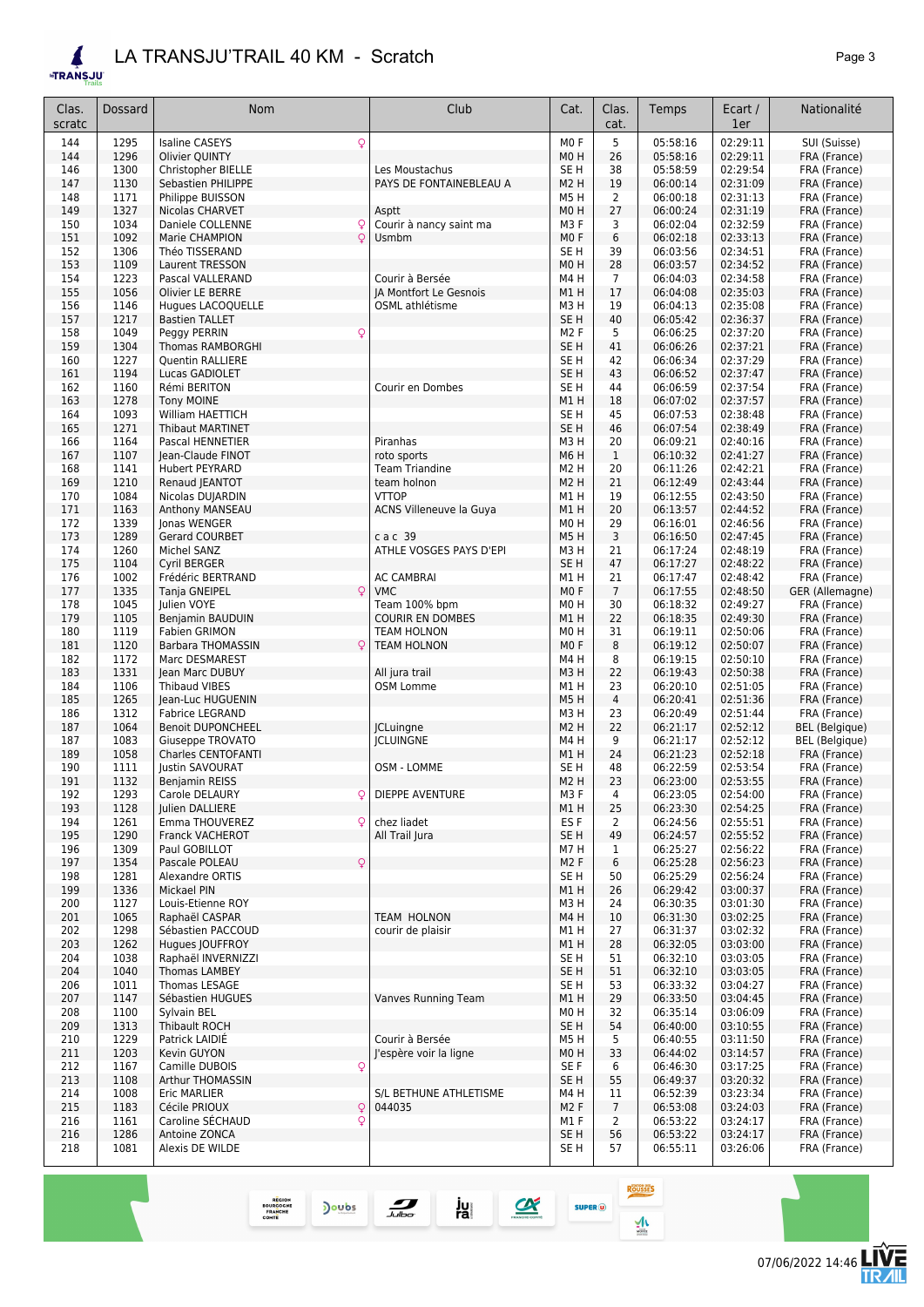### *LA TRANSJU'TRAIL 40 KM - Scratch Page 4*

REGION<br>BOURGOGNE<br>FRANCHE<br>COMTE

Doubs

 $\blacktriangle$ **ETRANSJU** 

| Clas.<br>scratc | Dossard      | <b>Nom</b>                                     | Club                                                    | Cat.                                 | Clas.<br>cat.  | Temps                | Ecart /<br>1er       | Nationalité                   |
|-----------------|--------------|------------------------------------------------|---------------------------------------------------------|--------------------------------------|----------------|----------------------|----------------------|-------------------------------|
| 219             | 1052         | Aghate CLEMENT<br>Q                            | <b>USMBM</b>                                            | M <sub>0</sub> F                     | 9              | 06:55:59             | 03:26:54             | FRA (France)                  |
| 220             | 1089         | Vincent JACQUET                                | es montgeron                                            | M <sub>2</sub> H                     | 24             | 06:57:25             | 03:28:20             | FRA (France)                  |
| 221             | 1200         | Nicolas MAJCHRZAK                              |                                                         | M <sub>0</sub> H                     | 34             | 06:57:41             | 03:28:36             | FRA (France)                  |
| 221             | 1201         | <b>Baptiste DARKIEWICZ</b>                     |                                                         | SE <sub>H</sub>                      | 58             | 06:57:41             | 03:28:36             | FRA (France)                  |
| 221             | 1202         | Shigetsune HASHIMOTO                           |                                                         | M <sub>0</sub> H                     | 34             | 06:57:41             | 03:28:36             | FRA (France)                  |
| 224             | 1228         | David SOFFRITTI                                |                                                         | M <sub>2</sub> H                     | 25             | 06:57:42             | 03:28:37             | FRA (France)                  |
| 225<br>226      | 1328<br>1115 | Frédéric FERRET<br>Adrien SIMON                |                                                         | M1H<br>SE <sub>H</sub>               | 30<br>59       | 06:57:44<br>07:04:11 | 03:28:39<br>03:35:06 | FRA (France)<br>FRA (France)  |
| 227             | 1256         | Catherine BUSSEUIL<br>C                        | club26allan                                             | M4F                                  | 2              | 07:05:43             | 03:36:38             | FRA (France)                  |
| 227             | 1275         | Christophe CHALOPIN                            | Club 26 Allan                                           | M3H                                  | 25             | 07:05:43             | 03:36:38             | FRA (France)                  |
| 227             | 1276         | lérôme DIDIER                                  | CLUB26ALLAN                                             | M3H                                  | 25             | 07:05:43             | 03:36:38             | FRA (France)                  |
| 227             | 1341         | <b>Tony MARCHAUD</b>                           | CLUB26ALLAN                                             | M3H                                  | 25             | 07:05:43             | 03:36:38             | FRA (France)                  |
| 231             | 1102         | Sebastien DRIVON                               | CLUB26ALLAN                                             | M3H                                  | 28             | 07:05:44             | 03:36:39             | FRA (France)                  |
| 231<br>233      | 1291<br>1026 | Sylvain HERIAU<br>Cédric DELMAS                | CLUB 26 ALLAN                                           | M <sub>2</sub> H<br>M1 H             | 26<br>31       | 07:05:44<br>07:05:46 | 03:36:39<br>03:36:41 | FRA (France)<br>FRA (France)  |
| 233             | 1027         | Michael SASSIER                                |                                                         | M <sub>2</sub> H                     | 27             | 07:05:46             | 03:36:41             | FRA (France)                  |
| 235             | 1078         | Romain COSNIER                                 |                                                         | M1 H                                 | 32             | 07:07:52             | 03:38:47             | FRA (France)                  |
| 236             | 1305         | Sophie MONNET<br>Q                             |                                                         | M <sub>2</sub> F                     | 8              | 07:08:19             | 03:39:14             | FRA (France)                  |
| 237             | 1189         | Michael FERNANDES                              | J3 sports Amilly Athlét                                 | M1H                                  | 33             | 07:10:00             | 03:40:55             | FRA (France)                  |
| 238<br>239      | 1024<br>1303 | Nicolas STERLING<br><b>Arnaud ANCEL</b>        | SG Héricourt                                            | M <sub>2</sub> H<br>M <sub>2</sub> H | 28<br>29       | 07:10:14<br>07:10:17 | 03:41:09<br>03:41:12 | FRA (France)<br>FRA (France)  |
| 239             | 1316         | <b>Gilles MOUREY</b>                           | Courir avec Jojo                                        | M4H                                  | 12             | 07:10:17             | 03:41:12             | FRA (France)                  |
| 241             | 1061         | Aude JALLAIS<br>ç                              |                                                         | M <sub>2</sub> F                     | 9              | 07:10:40             | 03:41:35             | FRA (France)                  |
| 242             | 1270         | Frederic DIANON                                |                                                         | M5H                                  | 6              | 07:11:16             | 03:42:11             | FRA (France)                  |
| 242             | 1272         | Yves CASTELLON                                 |                                                         | M4H                                  | 13             | 07:11:16             | 03:42:11             | FRA (France)                  |
| 244             | 1035         | Pascal CHABOCHE                                |                                                         | M4H                                  | 14             | 07:12:13             | 03:43:08             | FRA (France)                  |
| 245<br>245      | 1211<br>1212 | Michel BRUNO<br><b>Philippe ARZEL</b>          | APSAP-VP<br>APSAP-VP                                    | M <sub>2</sub> H<br>M4H              | 30<br>15       | 07:12:22<br>07:12:22 | 03:43:17<br>03:43:17 | FRA (France)<br>FRA (France)  |
| 247             | 1113         | Jean Claude CARPENTIER                         | COURIR à SAINT GERVAIS                                  | M8H                                  | 1              | 07:12:37             | 03:43:32             | FRA (France)                  |
| 248             | 1080         | Philippe MICHELARD                             | <b>COURIR EN DOMBES</b>                                 | M6H                                  | $\overline{2}$ | 07:15:34             | 03:46:29             | FRA (France)                  |
| 249             | 1230         | Julien BRENNETUIT                              | Les piranhas                                            | M1H                                  | 34             | 07:16:03             | 03:46:58             | FRA (France)                  |
| 250             | 1152         | Julien DESPREZ                                 | Team holnon                                             | M <sub>2</sub> H                     | 31             | 07:16:41             | 03:47:36             | FRA (France)                  |
| 251             | 1255         | Mathias CAZALOT                                | <b>USMBM</b>                                            | M <sub>2</sub> H                     | 32             | 07:19:19             | 03:50:14             | FRA (France)                  |
| 252<br>252      | 1267<br>1268 | <b>Nelly FERNOUX</b><br>Q<br>Didier DEUBEL     | <b>TRIATLHON Chenove</b>                                | M3F<br>M3H                           | 5<br>29        | 07:19:55<br>07:19:55 | 03:50:50<br>03:50:50 | FRA (France)<br>FRA (France)  |
| 254             | 1192         | Franck SILBERLING                              | J3 sports Amilly Athlét                                 | M3H                                  | 30             | 07:24:06             | 03:55:01             | FRA (France)                  |
| 255             | 1188         | Patrick LECLOU                                 | J3 sports Amilly Athlét                                 | M3H                                  | 31             | 07:24:07             | 03:55:02             | FRA (France)                  |
| 256             | 1018         | <b>Guillaume RENAUD</b>                        |                                                         | MO <sub>H</sub>                      | 36             | 07:24:33             | 03:55:28             | FRA (France)                  |
| 256             | 1155         | Q<br><b>Emilie BILLET</b>                      |                                                         | M <sub>0</sub> F                     | 10             | 07:24:33             | 03:55:28             | FRA (France)                  |
| 258             | 1118         | David CORBEL                                   |                                                         | M2 H                                 | 33             | 07:24:40             | 03:55:35             | FRA (France)                  |
| 259<br>260      | 1131<br>1317 | Stephen SHEARD                                 | OSM Lomme athlétisme                                    | M2 H<br>M2 H                         | 34<br>35       | 07:24:58<br>07:25:14 | 03:55:53<br>03:56:09 | FRA (France)                  |
| 261             | 1231         | Said BECHROURI<br>Gilles PIAT                  | Courir à Bersée                                         | M5H                                  | $\overline{7}$ | 07:28:46             | 03:59:41             | FRA (France)<br>FRA (France)  |
| 262             | 1142         | Cedric DARDAUD                                 |                                                         | SE <sub>H</sub>                      | 60             | 07:30:56             | 04:01:51             | FRA (France)                  |
| 263             | 1075         | Q<br>Aurélie RINGUEDE                          |                                                         | M <sub>0</sub> F                     | 11             | 07:32:30             | 04:03:25             | FRA (France)                  |
| 264             | 1185         | Daniel HENRIOT                                 | <b>AON 58</b>                                           | M4H                                  | 16             | 07:33:14             | 04:04:09             | FRA (France)                  |
| 265             | 1158         | Delphine HERZOG                                | <b>CRC Strasbourg</b>                                   | M <sub>0</sub> F                     | 12             | 07:39:42             | 04:10:37             | FRA (France)                  |
| 265<br>265      | 1208<br>1209 | Jean-Baptiste CASBONNE<br>Janine FUCHS         | <b>Convivial Running Club</b><br>Convivial Running Club | SE <sub>H</sub><br>SE F              | 61<br>7        | 07:39:42<br>07:39:42 | 04:10:37<br>04:10:37 | FRA (France)<br>FRA (France)  |
| 268             | 1019         | Christelle PERRAULT<br>Q                       | <b>GAZELEC ANGERS</b>                                   | M3F                                  | 6              | 07:40:09             | 04:11:04             | FRA (France)                  |
| 268             | 1173         | Thierry PERRAULT                               |                                                         | M4H                                  | 17             | 07:40:09             | 04:11:04             | FRA (France)                  |
| 270             | 1340         | Delphine SALINO<br>Q                           |                                                         | M <sub>2</sub> F                     | 10             | 07:44:08             | 04:15:03             | SUI (Suisse)                  |
| 271             | 1319         | Julien JUIF                                    |                                                         | M1H                                  | 35             | 07:45:59             | 04:16:54             | FRA (France)                  |
| 272<br>272      | 1133<br>1135 | Simon MICHEL<br>Joseph GUILLAUME               |                                                         | M <sub>2</sub> H<br>M1H              | 36<br>36       | 07:51:34<br>07:51:34 | 04:22:29<br>04:22:29 | FRA (France)<br>FRA (France)  |
| 274             | 1112         | Hervé MORTIMORE                                |                                                         | M3H                                  | 32             | 07:51:50             | 04:22:45             | FRA (France)                  |
| 275             | 1186         | Frederic LANGLOIS                              | J3 sports Amilly Athlét                                 | M3H                                  | 33             | 07:53:18             | 04:24:13             | FRA (France)                  |
| 275             | 1191         | Bertrand PEYRIDIEU                             | J3 sports Amilly Athlét                                 | M1H                                  | 37             | 07:53:18             | 04:24:13             | FRA (France)                  |
| 277             | 1042         | Agnès ANTONIAK BOUSTEÏLA<br>Q                  | Val d'Europe Athletisme                                 | M3F                                  | 7              | 07:55:48             | 04:26:43             | FRA (France)                  |
| 278             | 1245         | $\mathsf{Q}$<br>Reyhan SEVKAN                  |                                                         | SE F                                 | 8              | 08:08:18             | 04:39:13             | BEL (Belgique)                |
| 278<br>280      | 1247<br>1139 | Q<br>Hélène LE ROUGE<br>$\circ$<br>Sarah GHAZI | Les Ch'tites Minettes<br>es montgeron                   | M1 F<br>SE F                         | 3<br>9         | 08:08:18<br>08:09:33 | 04:39:13<br>04:40:28 | FRA (France)<br>FRA (France)  |
| 281             | 1308         | David ARNOULD                                  |                                                         | M <sub>2</sub> H                     | 37             | 08:19:43             | 04:50:38             | FRA (France)                  |
| 282             | 1140         | Yann-Gael RAIDELET                             |                                                         | M1H                                  | 38             | 08:20:11             | 04:51:06             | FRA (France)                  |
| 283             | 1057         | Q<br>Sophie BARDET--TIBERGE                    |                                                         | M <sub>2</sub> F                     | 11             | 08:35:50             | 05:06:45             | FRA (France)                  |
| 283             | 1062         | $\overline{Q}$<br>Adeline BRINDEAU             |                                                         | M1F                                  | 4              | 08:35:50             | 05:06:45             | FRA (France)                  |
| 285             | 1240         | Olivier PECHEUX                                |                                                         | M3 H                                 | 34             | 08:37:04             | 05:07:59             | BEL (Belgique)                |
| 286             | 1116         | Nicolas GORALCZYK                              | <b>TEAM HOLNON</b>                                      | M <sub>2</sub> H                     | 38             | 08:39:39             | 05:10:34             | FRA (France)                  |
| 287<br>288      | 1342<br>1060 | Sylvia BOURDIER<br>Q<br>Q<br>Florence DASSE    |                                                         | SE F<br>M3F                          | 10<br>8        | 08:58:03<br>09:23:20 | 05:28:58<br>05:54:15 | ESP (Espagne)<br>FRA (France) |
| 289             | 1063         | $\mathsf{Q}$<br>Stéphanie GRIVEAU              |                                                         | SE F                                 | 11             | 09:23:21             | 05:54:16             | FRA (France)                  |
| 289             | 1165         | Sarah NAEL<br>Q                                | Free run                                                | MO <sub>F</sub>                      | 13             | 09:23:21             | 05:54:16             | FRA (France)                  |
| 291             | 1244         | Ophelie CARLIER<br>ç                           | <b>Ch'tites Minettes</b>                                | MO F                                 | 14             | 09:28:55             | 05:59:50             | FRA (France)                  |
| 291             | 1246         | Sabrina WISZTORSKI<br>C                        | Les Ch'tites Minettes                                   | M1F                                  | 5              | 09:28:55             | 05:59:50             | FRA (France)                  |
| 293             | 1025         | Thierry DEMEULENAERE                           |                                                         | M5H                                  | 8              | 09:50:29             | 06:21:24             | FRA (France)                  |
|                 |              |                                                |                                                         |                                      |                |                      |                      |                               |

ROUSSES

 $\frac{1}{2}$ 

 $SUPER$   $@$ 

 $\alpha$ 

 $\frac{1}{\sqrt{2}}$ 

ju<br>ra